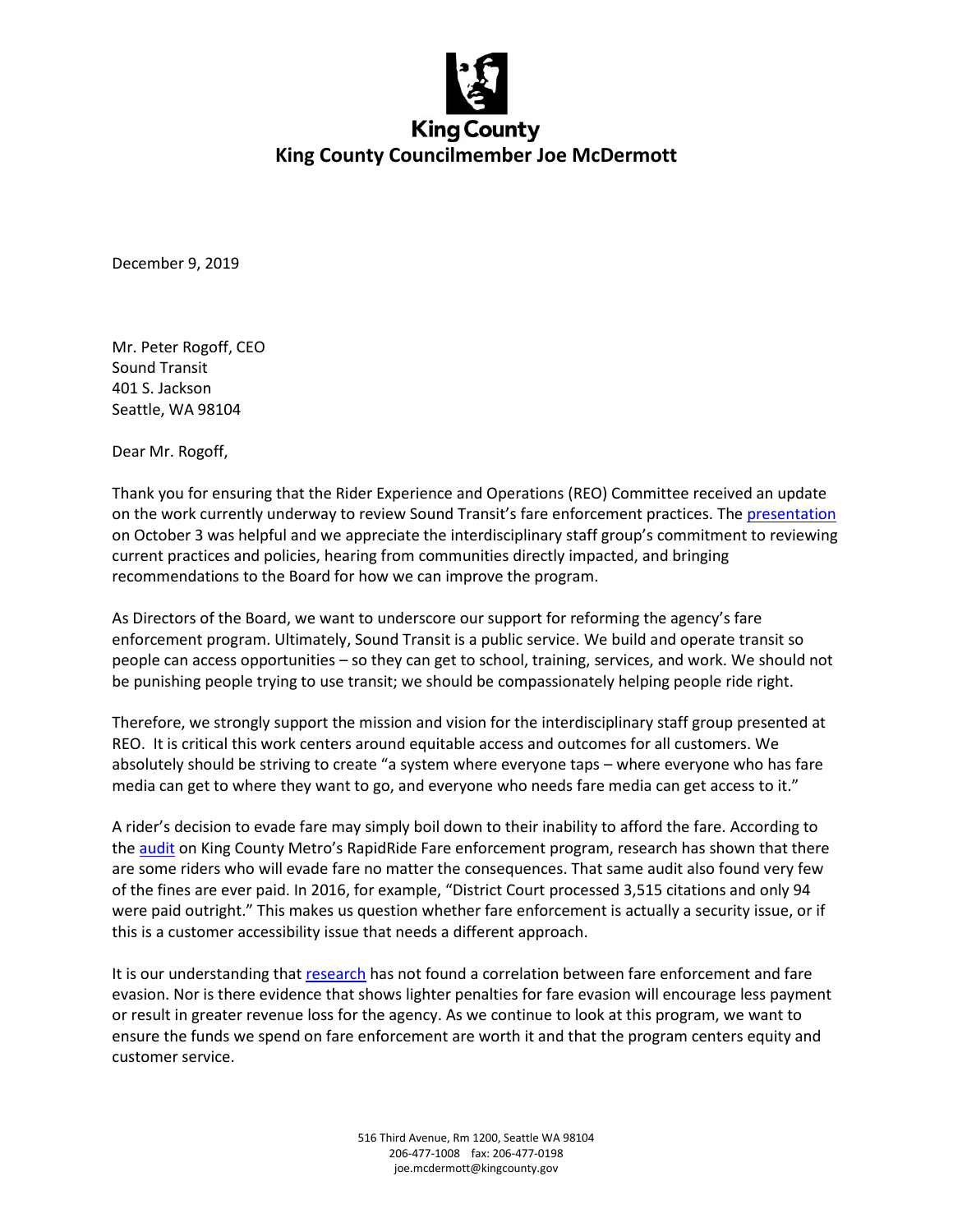As you continue with the comprehensive review and prepare to make recommendations, we ask the following:

- **Bring this issue to the Board in February.** Initially this review was going to culminate in a proposal to the Board before the end of this year. During the REO Committee, we learned that the deadline has been moved to February 2020. We ask that this work remain a priority. Please plan on presenting findings and recommendations to the Board in February with any required Board action set for no later than March 2020.
- **Include youth in your outreach.** Please ensure the community outreach includes talking with youth, specifically youth of color and youth in households with low-incomes.
- **Conduct an audit and involve a third-party.** Consider hiring a third party to conduct a full audit. Also, ensure a third party is involved with designing, administering, and analyzing the engagement surveys and data.
- **When presenting to the Board, we believe the following questions need to be addressed:** 
	- $\circ$  What cars are checked, at what times of day, and at what stations/locations along the line? How are cars chosen and, if this is left up to officer discretion, how is the agency accounting for implicit bias (i.e., could the officer subconsciously be choosing a car after seeing a crowd of young people, a person of color, or person who appears homeless board)?
	- $\circ$  Clarity on what informal warnings are and how and when they are used. Speak to officer discretion and whether implicit bias is accounted for.
	- $\circ$  More information on why the available data is showing a disparate impact on Black [riders](https://www.seattletimes.com/seattle-news/transportation/faced-with-racial-disparities-sound-transit-debates-changes-to-fare-enforcement/) and a plan to address this.
	- $\circ$  How many people are ending up in collections and for what amounts? Who is ending up in collections – what are the demographics of this group?
	- $\circ$  What would the costs and benefits be to bring enforcement in-house and out of the court system?
	- $\circ$  What firewalls are in place to ensure law enforcement (local and federal) do not have access to fare violator information? In addition to the technology, are our policies and practices working to protect rider information?
	- $\circ$  What would it look like to separate fare enforcement from security and treat it is a customer service issue first rather than a security concern?
	- o What kind of de-escalation training do officers receive? Does their training include skills for working with people who might not speak English, people from cultures different from their own, people with a mental or physical disability, people living with mental health issues, and people experiencing homelessness?

Additionally, we ask that the following actions be evaluated and included among reform ideas brought to the Board:

- Give riders a fresh start by clearing out existing infractions, fines, and halt any collections proceedings.
- Remove the possibility of an infraction resulting in criminal penalties or collections proceedings.
- Stop enforcement during the on-board survey and until a new program is rolled out. Ask officers to go into education mode only.